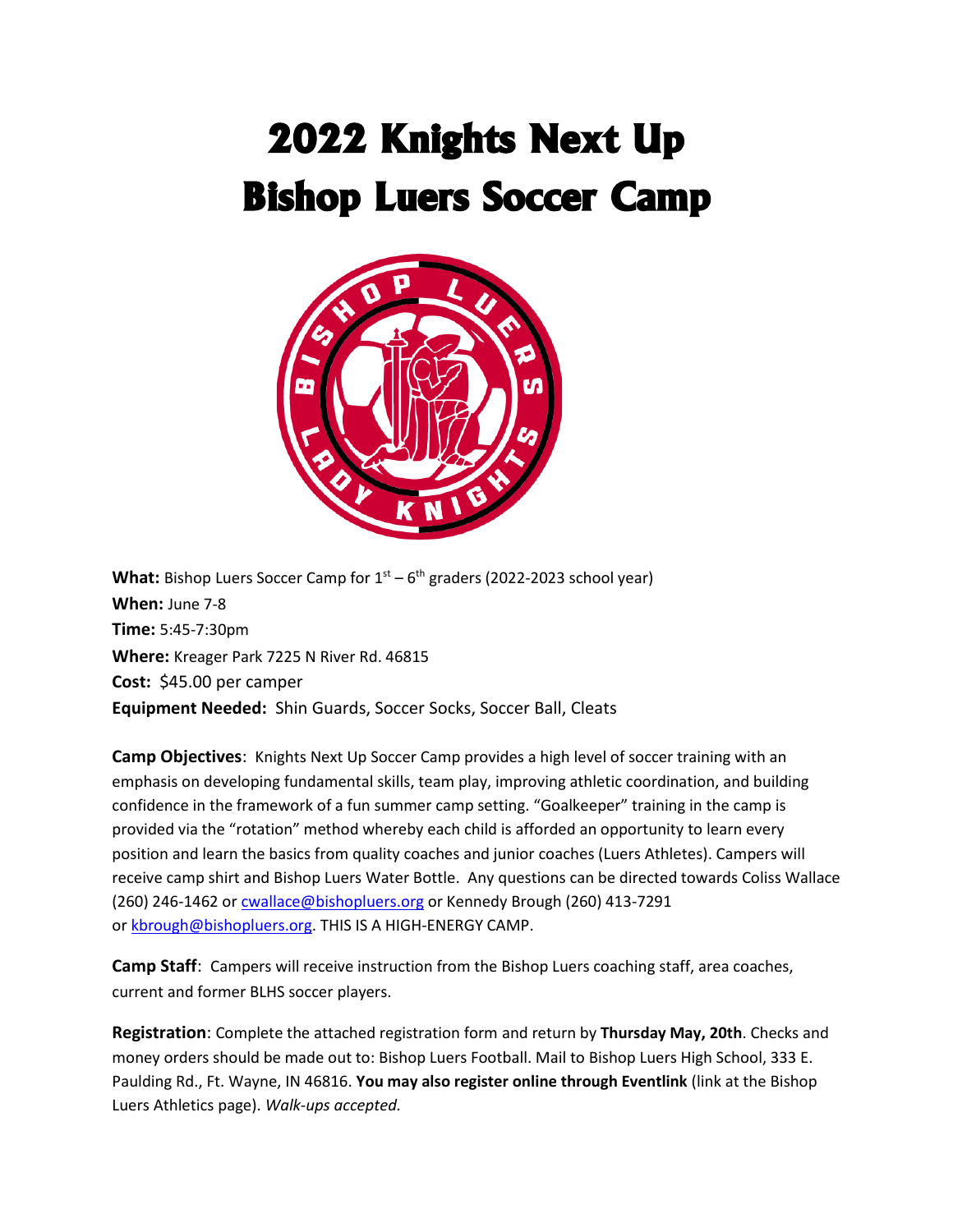## **2022 Knights Next Up Bishop Luers Soccer Camp**

*Registration Form*

#### For online registration:

- 1. Visit Eventlink.com.
- 2. Sign In/ Create Account for Bishop Luers High School
- 3. Select "Eventlink Registrations"
- 4. Select "Summer Camps"
- 5. Select "2022 Knights Next Up Bishop Luers Soccer Camp"
- 6. Complete registration and pay camp fee. *Please note: If registering multiple campers online, multiple forms will need to be completed.*

| To pay in cash or by check:                          |
|------------------------------------------------------|
| Return this form with a check/cash (\$45/player) to: |
| <b>Bishop Luers Football</b>                         |
| 333 E. Paulding Rd.                                  |
| Fort Wayne, IN 46816.                                |

| Grade (2022-2023):         |
|----------------------------|
| Grade (2022-2023): _______ |
| Grade (2022-2023): _______ |
|                            |
|                            |
|                            |